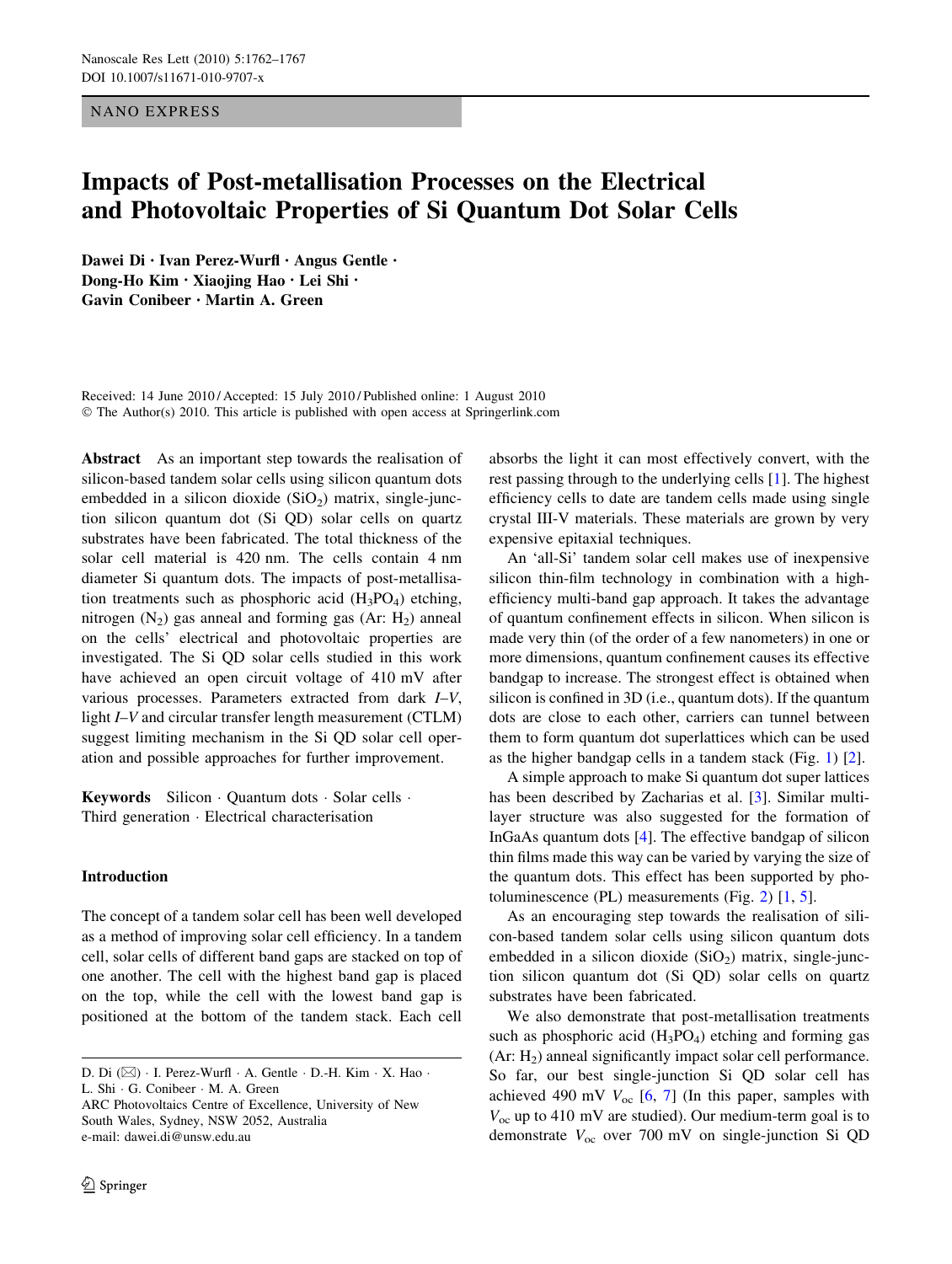<span id="page-1-0"></span>

Fig. 1 Schematic diagram of an all-Si quantum dot super lattice tandem solar cell [\[2](#page-4-0)]



Fig. 2 Normalised photoluminescence for Si QDs of various sizes in  $SiO<sub>2</sub>$  matrix [\[1](#page-4-0)]

solar cells. As this would be close to the  $V_{oc}$  record [\[8](#page-4-0)] of single-junction mono-crystalline silicon solar cells, in a thin film solar cell it would be a clear demonstration that the electronic band gap of the nanostructured material is enhanced due to the quantum confinement effect. At present, the emphasis is on increasing  $V_{\text{oc}}$  and the devices are very unoptimised for absorption and collection. Hence, the very low currents currently obtained are not a concern.

# Fabrication of Single-Junction Silicon Quantum Dot Solar Cell on Quartz Substrate

Alternating layers of a 2-nm silicon dioxide  $(SiO<sub>2</sub>)$  followed by a 4-nm silicon-rich oxide (SRO) are deposited on a quartz substrate using magnetron co-sputtering of Si and quartz  $(SiO<sub>2</sub>)$  targets [[9\]](#page-4-0). Either a phosphorous pentoxide for n-type doping or boron for p-type doping is incorporated into the Si-rich material during sputtering of appropriate layers, to obtain a p–n junction after annealing. The sample is then annealed at  $\sim$  1100°C to form Si QDs and to activate these dopants. Hydrogenation was then performed in a cold-wall vacuum system featuring an inductively coupled remote plasma source (Advanced Energy), using a glass substrate temperature of  $600-625^{\circ}$ C for 15 min [\[10](#page-4-0), [11](#page-5-0)].

Formation of metal contacts (metallisation) is done by: (1) thermal evaporation of aluminium, (2) photo-lithography to define mesa areas, (3)  $CF_4:O_2$  reactive ion etching (RIE) to etch the unmasked silicon areas until the underlying n-layer is reached, (4) Al evaporation for self-aligned contacts in the trenches, (5) second photo-lithography to define metal contacts pads, (6) thermal evaporation of Al, (7) Liftoff. The resultant structure is shown in Fig. 3. The cells investigated in this work have areas in the range  $2 - 10$  mm<sup>2</sup>.

## Removal of localised Aluminium shunts

It was found that one cell was severely shunted after the self-aligned metallisation process. The reason for the shunt is attributed to the localised Al shunting routes between p-type and n-type layers (Fig. [4](#page-2-0)a) due to the imperfect selfalignment. A forming gas anneal  $(H_2: Ar, 400^{\circ}C, 20 \text{ min})$ was performed on the sample after the shunting problem was identified. Dark I–V measurements have shown that the situation of the shunt gets worse with the annealing process (Fig. [4](#page-2-0)b). This suggests the existence of localised Al shunts lying across the p-type and n-type regions as the annealing improves the contact of the Al shunts to both p- and n-regions of the cell thus shorting the cell more effectively.

To overcome this problem, the cell was immersed in 42.5% H<sub>3</sub>PO<sub>4</sub> acid etch (25°–40°C) for 6 min. It has been reported earlier that such a phosphoric acid etch can be



Fig. 3 Schematic diagram of a single-junction Si QD solar cell on quartz substrate. The total thickness of the p–n junction diode is 420 nm. The thickness of the quartz substrate is 1 mm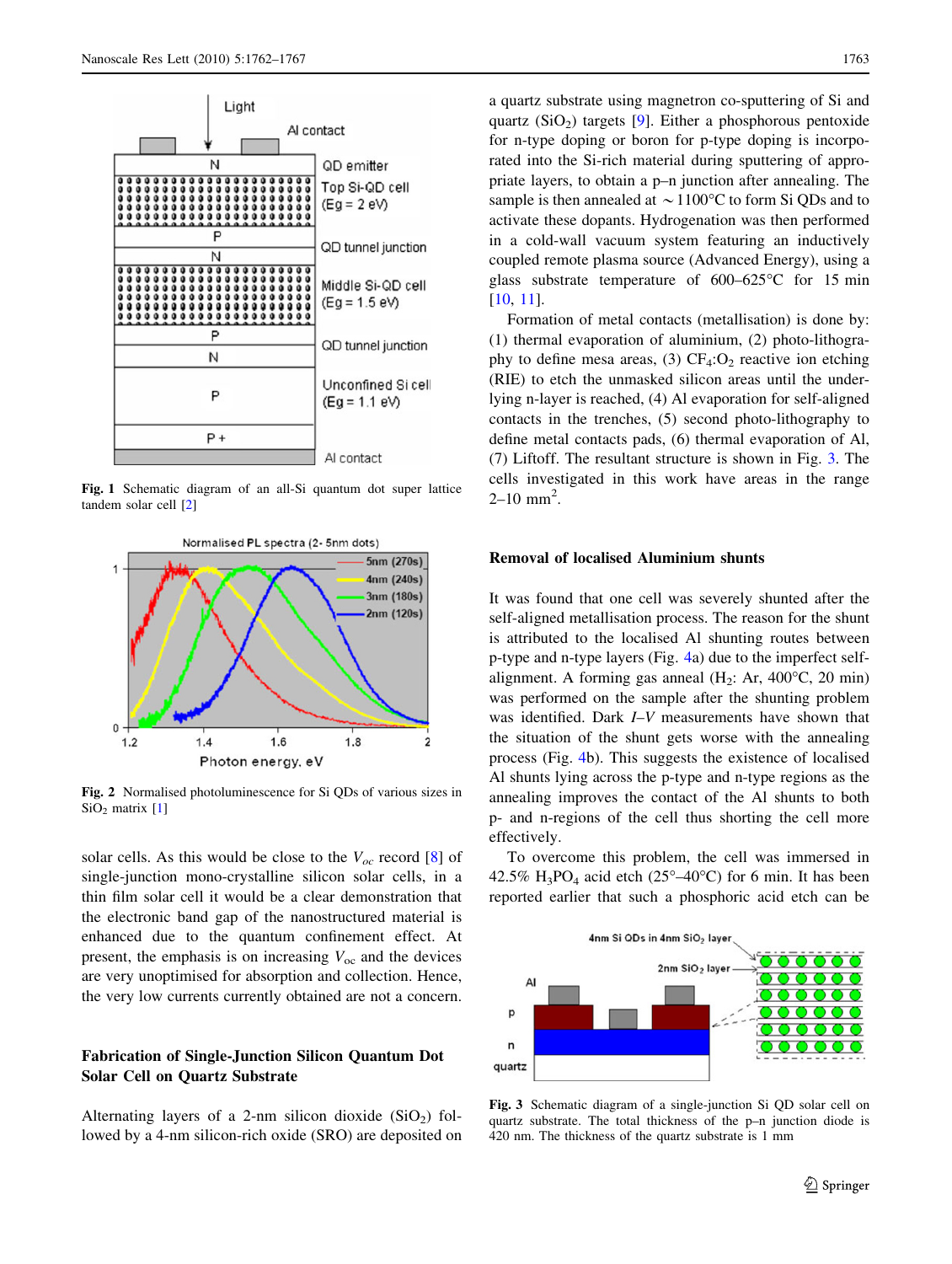<span id="page-2-0"></span>

Fig. 4 a Schematic diagram of a Si QD cell with localised Al shunts. b The corresponding dark I–V curves measured on the shunted cell before and after the forming gas anneal

used to recover shunted polycrystalline thin-film solar cells [\[12](#page-5-0)]. This mild chemical etch gradually removes the shunting paths due to the reaction between Al and  $H_3PO_4$ acid. Measurement shows that the solar cell is no longer shunted after the etching (Fig. 5b).

# Effects of Nitrogen Gas Anneal and Forming Gas Anneal

#### Dark and Illuminated I–V Characteristics

Another sample metallised with the aligned photo-lithography method was subjected to an initial  $N_2$  anneal at  $250^{\circ}$ C followed by three consecutive forming gas anneals (250, 300 and 350 $^{\circ}$ C). The duration of each annealing step was 20 min. Dark and illuminated (1-sun) I–V data were measured before and after each annealing step.

The dark currents in Figs. 5b and 6a are very different due to the fact that these two devices are metallised in different ways and have different contact geometry. The contacts in the former (sample in Fig. 5b) are made by selfaligned lithography technique which makes the lateral distance between the base and emitter electrodes very small  $(<5 \mu m)$  but easier to be shunted. On the other hand, the latter aligned lithography approach (sample in Fig. 6a) utilises two separate lithography masks, creating a larger



Fig. 5 a Schematic diagram of the same cell as in Fig. 4 after  $H_3PO_4$ etching. Local Al shunts are removed. b The corresponding dark I–V curve showing rectifying behaviour and a large shunt resistance  $(R_{\rm sh} = 2 \times 10^5 \Omega)$ 



Fig. 6 a Evolution of the dark I–V characteristics of the measured cell following initial nitrogen  $(250^{\circ}C)$  and consecutive forming gas anneals (250–350°C). **b**  $R_s$  and  $R_{sh}$  extracted from the dark *I–V* curves as a function of annealing steps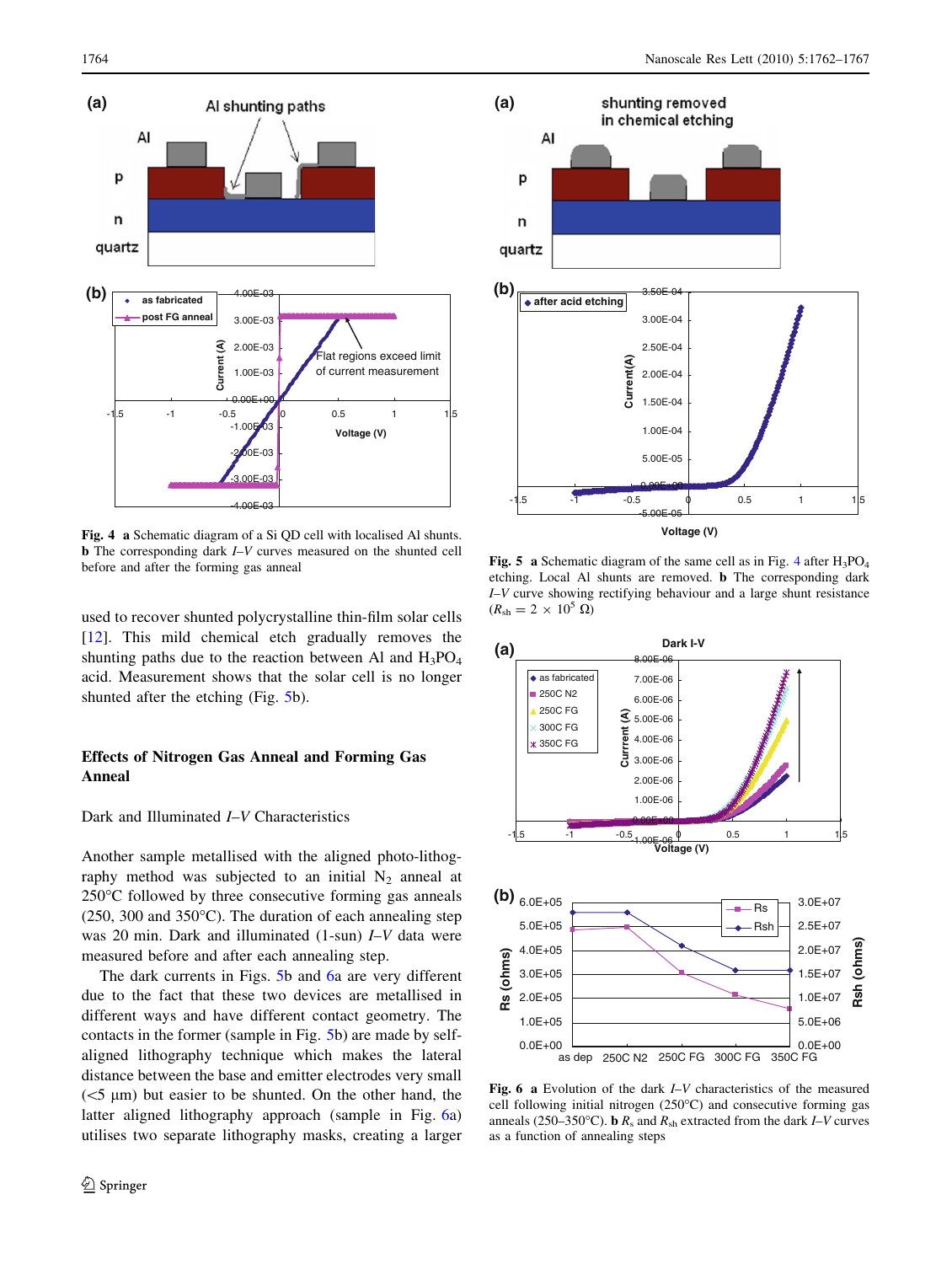<span id="page-3-0"></span>separation ( $\sim$  50 µm) between the base and emitter metal contacts. Given that the resistance of the semiconductor material is very high (as shown in Fig. 8), a larger lateral contact separation makes the overall resistance of the device substantially larger, resulting in a current decrease of two orders of magnitude.

It has been noted that a  $N_2$  gas anneal at 250°C has a very limited influence on the I–V characteristics, while a forming gas anneal at the same temperature is able to alter the electrical properties (Fig. [6\)](#page-2-0). With increasing forming gas annealing temperature, there is a clear change in both dark and light I–V curves. Information about the parasitic resistances  $(R_s$  and  $R_{sh}$ ) is extracted from the dark I–V curve.  $V_{\text{oc}}$  and  $I_{\text{sc}}$  are obtained from the light I–V data. Details about the calculation of  $R_s$  are discussed in later sections.

The test solar cell with an initial open circuit voltage of 350 mV produces a  $V_{\text{oc}}$  of 410 mV after the 350°C forming gas anneal step (Fig. 7). The performance of the cell is heavily limited by the series resistance, although the magnitude of the series resistance has been reduced by more than three times after annealing. The shunt resistance has also decreased which might have a detrimental effect. However, this effect is very small as  $R_{sh}$  of the cell is in the order of 1  $\text{M}\Omega.\text{cm}^2$ . The short circuit current increases by a factor of three due to the decrease of  $R_s$ .



Fig. 7 a The 1-sun light I–V characteristics of the cell. b  $V_{\text{oc}}$  and  $I_{\text{sc}}$ extracted from the light I–V curves as a function of annealing conditions

#### Contact and Sheet Resistances

To identify the origin of the large series resistance, a circular transfer length measurement (CTLM) [\[13](#page-5-0)] contact was applied photolithographically to the n-type material and measurements were carried out before and after each annealing step. The measurement is able to extract contact  $(R_c)$  resistance of the bottom electrode and sheet  $(R<sub>sheet</sub>)$ resistance of the n-type layer (Fig. 8).

It can be seen from the data that the  $250^{\circ}$ C N<sub>2</sub> gas anneal has a negative impact on the cell's contact resistance, while the forming gas anneals improve the contact. The change of sheet resistance is negligibly small when annealed in  $N_2$  ambient. However, annealing in forming gas is able to reduce  $R<sub>sheet</sub>$  by approximately three times. The contact resistance is small in comparison with the semiconductor sheet resistance, as shown in Fig. 8. Therefore, the reduction of series resistance is largely due to the reduction of the material's resistivity.

The implication of the results is that the  $H_2$  in the forming gas is responsible for the improvement of the cell material. Hydrogen atoms are able to passivate the interfaces of the Si nanocrystals [[14\]](#page-5-0) and hence to reduce trap density and facilitate better carrier transport.

Extraction of Series Resistance and Apparent Ideality Factor (n)

Special attention has been paid to the analysis of the series resistance  $(R<sub>s</sub>)$  of the cell. Instead of simply calculating the slope of the dark  $I-V$  curve at the high voltage region,  $R_s$  is obtained according to the following.

In a general solar cell circuit model, the total voltage across the terminals (V) equals the voltage across the diode  $(V<sub>D</sub>)$  plus the voltage across the series resistance  $(V_{\rm Rs})$ .

$$
V = V_{\rm D} + V_{\rm Rs} \tag{1}
$$

By rearranging the ideal diode equation [[15\]](#page-5-0):



**Fig. 8** Contact  $(R_c)$  and sheet  $(R_{sheet})$  resistances measured by CTLM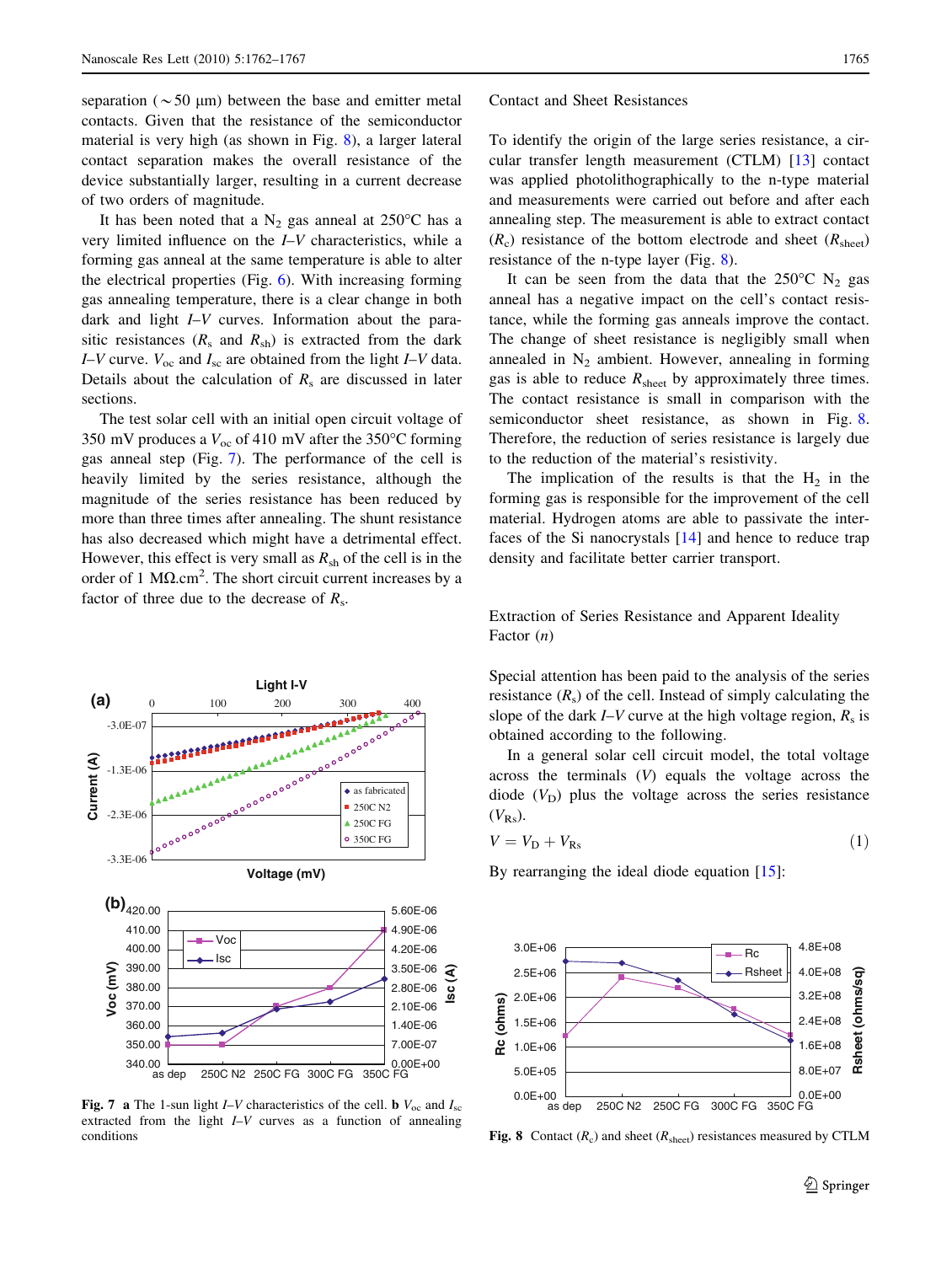<span id="page-4-0"></span>

Fig. 9 Ideality factor *n* calculated from the  $I-V$  curves

$$
I = I_0 \left[ \exp\left(\frac{qV_D}{nkT}\right) - 1 \right] \tag{2}
$$

and for  $V_D \gg nkT/q$ , it can be shown that

$$
V_{\rm D} \cong \frac{nkT}{q} \ln \left( \frac{I}{I_0} \right) \tag{3}
$$

Substituting Eq.  $(3)$  into Eq.  $(1)$  $(1)$ , yields

$$
V = \frac{nkT}{q} \ln\left(\frac{I}{I_0}\right) + IR_s \tag{4}
$$

Differentiating  $V$  with respect to  $I$ ,

$$
\frac{dV}{dl} = \frac{nkT}{ql} + R_s \tag{5}
$$

To obtain  $R_s$  from the dark  $I-V$  data, it is convenient to plot  $dV/dI$  against  $1/I$  (See Eq.(5)). The plot appears to be a linear relationship. The intercept of the line with the y-axis gives  $R_s$  ( $R_s$  results are shown in Fig. [6](#page-2-0)b), while the slope of the line equals to  $nkT/q$ . Thus, the ideality factor  $n =$  slope/  $V_T$ , where  $V_T = kT/q$  is the thermal voltage.

The ideality factor  $(n)$  extracted for the cells investigated in this work is found to be in the range 2–4 (Fig. 9), with no obvious explanation as to why  $n$  should be greater than 2. This may be because the conventional circuit model for a solar cell, which accounts for current flow in only one dimension, is insufficient for modelling a thin-film diode with high base or emitter resistance. An improved circuit model incorporating current crowding effects should be used to describe this behaviour [6].

## **Conclusions**

In this work, we have fabricated single-junction Si QD solar cells on quartz substrates, as an important step to realise an 'all-silicon' tandem solar cell.

The impacts of post-metallisation treatments such as phosphoric acid  $(H_3PO_4)$  etching, nitrogen  $(N_2)$  gas anneal

and forming gas  $(Ar: H<sub>2</sub>)$  anneal on the cells' electrical and photovoltaic properties have been studied. The Si QD solar cells investigated in this work have achieved an open circuit voltage of 410 mV after various processes.

Parameters extracted from dark I–V, light I–V and circular transfer length measurement (CTLM) suggest that the performance of the solar cell is strongly limited by poor carrier transport. This limiting factor can be partly eliminated by forming gas annealing.

Other possible solutions include reduction of the barrier height and thickness of the quantum mechanical tunnelling barrier, modification of the composition of the cell's absorber material, improved Si QD growth, an improved device structure such asusing a transparent conducting contact (e.g. ITO) or a conductive substrate to avoid current crowding.

Acknowledgments The authors gratefully thank all members of the Third Generation Group at the ARC Photovoltaics Centre of Excellence for their contributions to this project. This work is supported by the Australian Research Council (ARC) via its Centers of Excellence Scheme. The authors also acknowledge the support of the Global Climate and Energy Project (GCEP), administered by Stanford University, for helping to fund this work.

Open Access This article is distributed under the terms of the Creative Commons Attribution Noncommercial License which permits any noncommercial use, distribution, and reproduction in any medium, provided the original author(s) and source are credited.

#### References

- 1. M.A. Green, G.Conibeer, E.-C. Cho, D. Konig, S.J. Huang, D.Song, G. Scardera, Y.-H. Cho, X.J. Hao, T. Fangsuwannarak, S.W. Park, I. Perez-Wurfl, Y. Huang, S. Cheng, E. Pink, D. Bellet, E. Bellet-Amalric, T. Puzzer, Progress with silicon-based tandem cells using silicon quantum dots in a dielectric matrix. in Proceedings 22nd EU PVSEC, Milan, Italy, Sept 2007
- 2. M.A. Green, G. Conibeer, D. Konig, E.C. Cho, D. Song, Y. Cho, T. Fangsuwannarak, Y. Huang, G. Scardera, E. Pink, S. Huang, C. Jiang, T. Trupke, R. Corkish, T. Puzzer, Progress with allsilicon tandem cells based on silicon quantum dots in a dielectric matrix. Proceedings 21st EU PVSEC, Dresden, Sept 2006
- 3. M. Zacharias, J. Heitmann, R. Scholz, U. Kahler, M. Schmidt, J. Blasing, Appl. Phys. Lett. 80, 661 (2002)
- 4. Y.Z. Xie, V.P. Kunets, Z.M. Wang, V. Dorogan, Y.I. Mazur, J. Wu, G.J. Salamo, Nano-Micro Lett. 1, 1–3 (2009)
- 5. E.C. Cho, S. Park, X. Hao, D. Song, G. Conibeer, S.-C. Park, M.A. Green, Nanotechnology 19, 245201 (2008)
- 6. I. Perez-Wurfl, X. Hao, A. Gentle, D.-H. Kim, G. Conibeer, M.A. Green, Appl. Phys. Lett. 95, 153506 (2009)
- 7. X. Hao, I. Perez-Wurfl, G. Conibeer, M. A. Green. in Proceedings PVSEC 19, Korea, Nov 2009
- 8. M.A. Green, K. Emery, Y. Hishikawa, W. Warta, Prog. Photovolt: Res. Appl. 17, 320 (2009)
- 9. E.C. Cho, X.J. Hao, S.W. Park, D. Song, S. Huang, Y.-H. Cho, G. Conibeer, M.A. Green, Toward silicon quantum dot junction to realize all-silicon tandem solar cells. Proceedings 22nd EU PVSEC, Milan, Italy, Sept 2007
- 10. X.J. Hao, E.-C. Cho, C. Flynn, Y.S. Shen, G. Conibeer, M.A. Green, Nanotechnology 19, 424019 (2008)